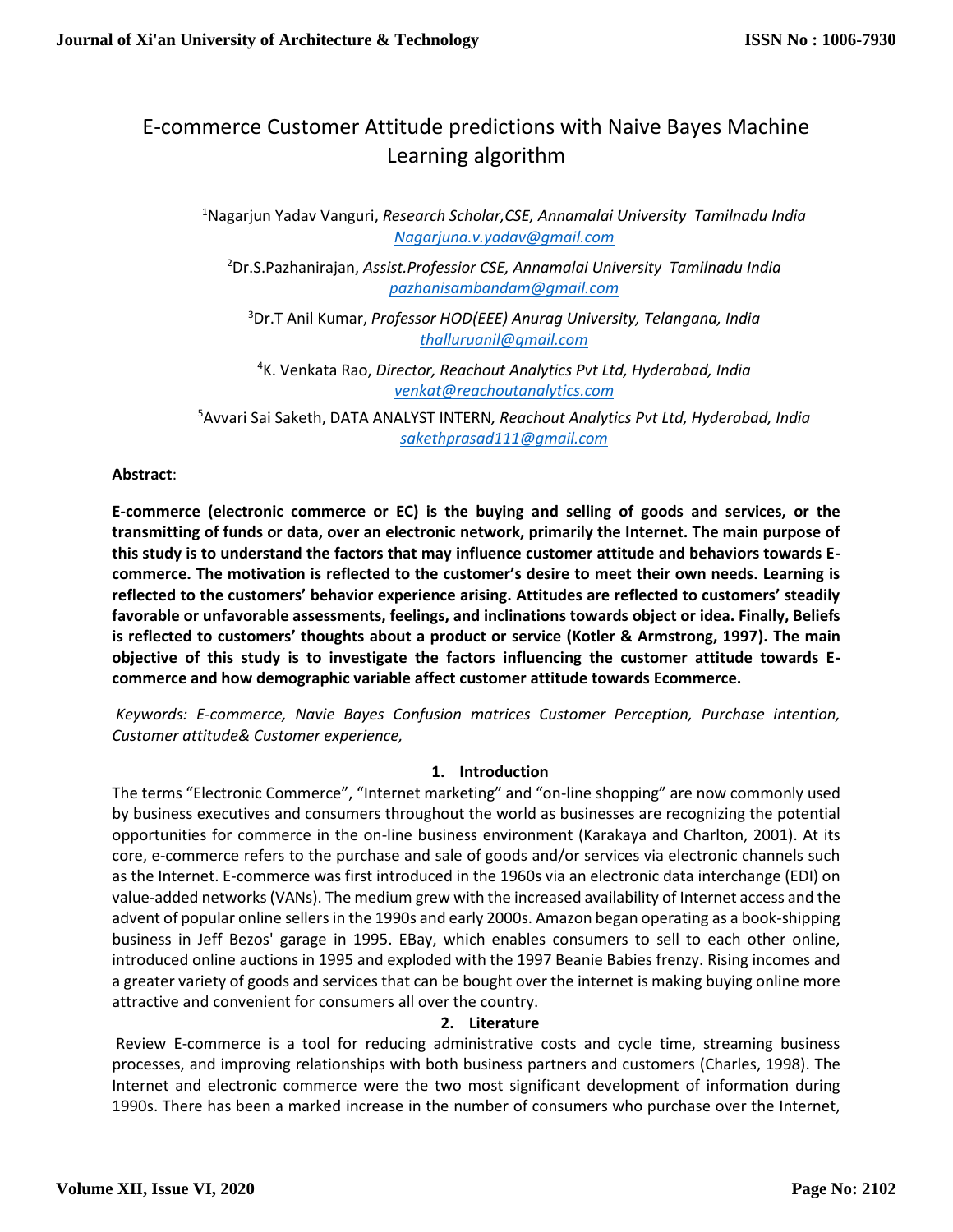as well as an increase in sales worldwide conducted via electronic commerce. Innovation and electronic commerce relationships have resulted in tremendous changes in market competition among various industries (Blosch, 2000; Hamid & Kassim, 2004). Customer purchasing decisions are influenced by perception, motivation, learning, attitudes and beliefs. The perception is reflected to on how the customers select, organize, and interpret information to form knowledge. The motivation is reflected to the customer's desire to meet their own needs. Learning is reflected to the customers' behavior experience arising. Attitudes are reflected to customers' steadily favorable or unfavorable assessments, feelings, and inclinations towards object or idea. Finally, Beliefs is reflected to customers' thoughts about a product or service (Kotler & Armstrong, 1997)

## **3. Objectives**

This study is to identify the attitude of customer towards E Commerce Business. To investigate how demographic variable (age, income and occupation) affect customer buying behavior and E Commerce. To examine the factors those affect the customer buying behavior (perception, motivation, learning, attitudes and beliefs) and E Commerce.

#### 4. **Methodology**:

For Analyzing the above objectives and hypothesis, Data mining Tools and Techniques i.e *R programming, R Rattle, WEKA and SPSS 20* software's were used for Data validating, summarizing, visualizing, Modeling and Testing. To measure these objectives a cross sectional descriptive study was designed. Questionnaire Design: Based on the research objectives, a structured questionnaire with 30 variables, mainly with a 5-point Likert scale was used, in which  $1 =$  strongly disagree and  $5 =$  strongly agree.

#### **5. Data acquisition**

n this research, the survey method was selected to understand the factor affecting customer attitude towards Ecommerce applications in India. For data collection, random sampling was adopted. To ensure all questions being answered in a proper way, questionnaires were completed and screened one-by-one. Data Accessing and Cleaning: The data collected through survey is saved in csv format. This data is converted into data table format. Data cleaning and validation process is carried out using R Programming language and Weka Language.

#### **6. Data Validation & Cleaning**

A survey is conducted on 1500 customers with a sample error of 5%. After a pilot study we consider 727 to be a good sample. The data is cleaned, validated and reliability process is performed using R Programming language and Weka Programming Language. We have implemented below Data mining machine learning algorithm techniques:

#### **7. Modeling process Plan**



. Data mining Tools and Techniques i.e. WEKA, R programming, R Rattle and R Rcmdr have been used to analyze the data. Multinomial Logistics model is applied Machine Learning techniques PCA applied for dimension reduction.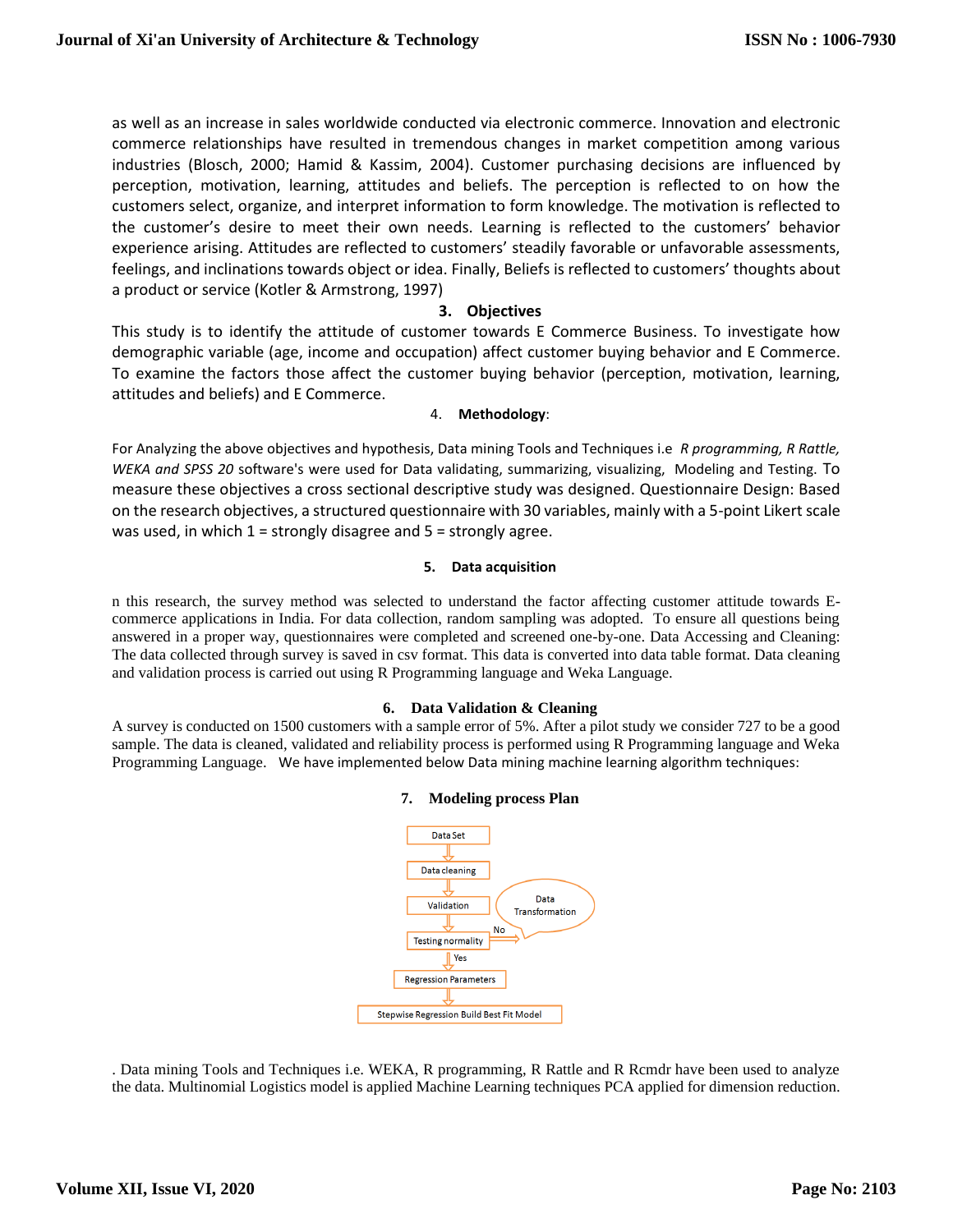Originally there were 30 factor variables which were reduced to 7 after the technique is applied. Now all the irrelevant variables are removed and the analysis is carried here afterwards with the reduced 7 variables.

#### **8. Model Naive Bayes Algorithm confusion matrices:**

Dimension reduction technique like factor analysis is applied to reduce the dimensions of the data without loss of the data. 30 factor variables are reduced to 7. Irrelevant variables are removed and then Logistics Multinomial model is applied. Models are obtained for the 7 demographic variables that are affecting the e commerce. A detailed study is done on each model and conclusions are made about the factors that are influencing consumer buying behavior. All the models are evaluated by the confusion matrix and the respective model diagnostics for each variable which are shown below.

#### **8.1 Customer Marital Status:**

|                             | <b>Test Data</b> | <b>Train</b><br>Data |
|-----------------------------|------------------|----------------------|
| Sensitivity                 | 0.8023           | 0.7801               |
| Specificity                 | 0.5              | 0.45                 |
| Pos Pred Value              | 0.697            | 0.6683               |
| Neg Pred Value              | 0.6383           | 0.5902               |
| Prevalence                  | 0.589            | 0.5869               |
| <b>Detection Rate</b>       | 0.4726           | 0.4578               |
| <b>Detection Prevalence</b> | 0.6781           | 0.685                |
| <b>Balanced Accuracy</b>    | 0.6512           | 0.615                |

|                        | <b>Marital Status Group</b> |                   |
|------------------------|-----------------------------|-------------------|
|                        | <b>Test Data</b>            | <b>Train Data</b> |
| Accuracy               | 0.6781                      | 0.6437            |
| 95% CI                 | (0.5958, 0.7529)            | (0.6033, 0.6827)  |
| No Information Rate    | 0.589                       | 0.5869            |
| P-Value [Acc > NIR]    | 0.01681                     | 0.002915          |
| Kappa                  | 0.3126                      | 0.2384            |
| Mcnemar's Test P-Value | 0.08005                     | 9.93E-05          |

For the Marital status group, we can see from the above classification table that, the metrics for the test were Sensitivity (80%), Specificity (50%), Positive predictive value (70%), Negative Predictive value (64%), and Balanced Accuracy (65%). The Accuracy of Test data is 68%. The metrics for the training set were Sensitivity (78%), Specificity (45%), Positive predictive value (67%), Negative Predictive value (59%), and Balanced Accuracy (62%). The Overall Accuracy of Training data is 64%.

#### **8.2 Customer Gender:**

|                               | <b>Gender Group</b> |                   |
|-------------------------------|---------------------|-------------------|
|                               | <b>Test Data</b>    | <b>Train Data</b> |
| Accuracy                      | 0.6849              | 0.6162            |
| 95% CI                        | (0.6029, 0.7592)    | (0.5753, 0.6559)  |
| No Information Rate           | 0.5137              | 0.5198            |
| $P-Value$ [Acc > NIR]         | 2.01E-05            | 1.80E-06          |
| Kappa                         | 0.376               | 0.22              |
| <b>Mcnemar's Test P-Value</b> | 6.87E-05            | ი                 |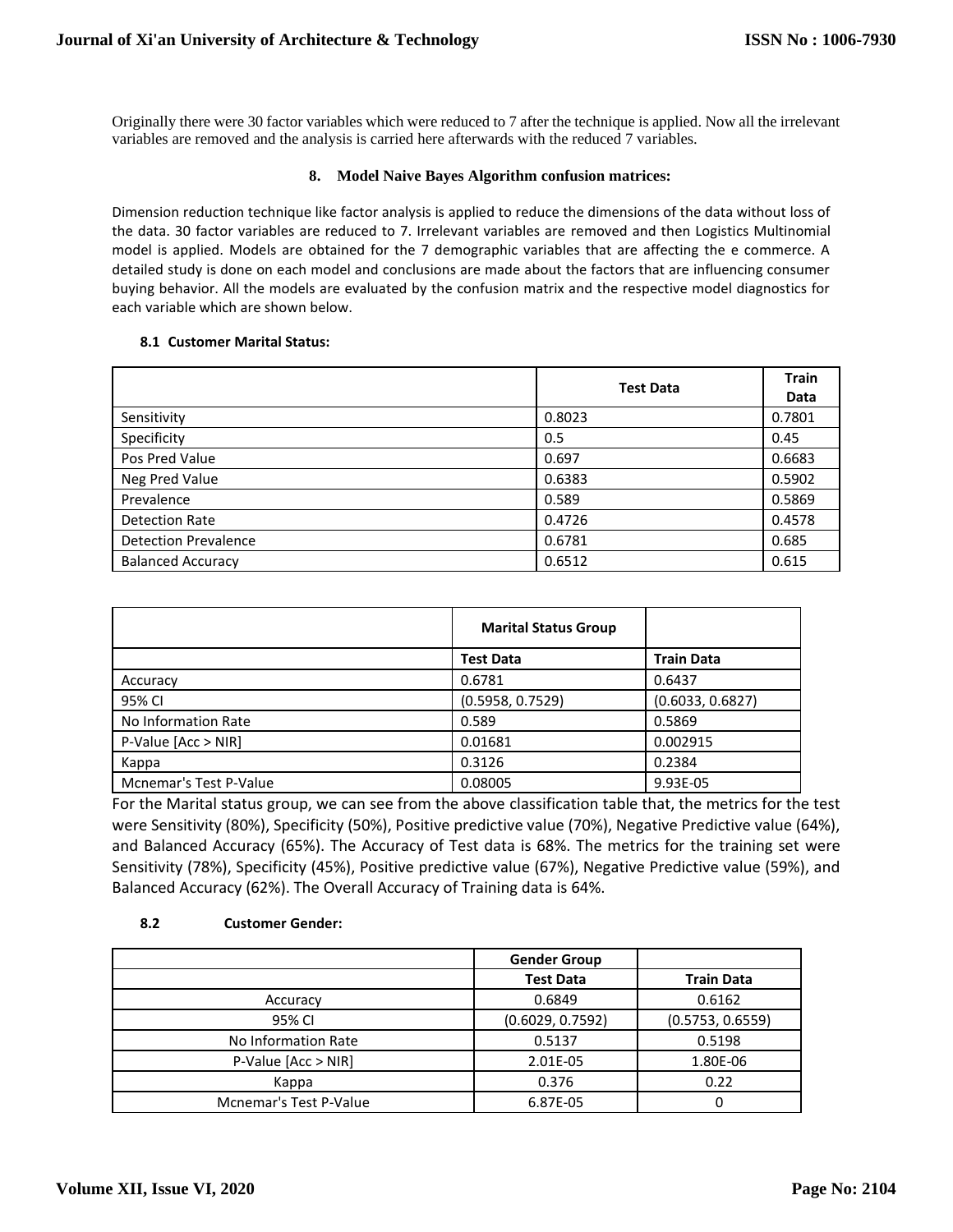|                             | <b>Test Data</b> | <b>Train Data</b> |
|-----------------------------|------------------|-------------------|
| Sensitivity                 | 0.5067           | 0.4122            |
| Specificity                 | 0.8732           | 0.8046            |
| Pos Pred Value              | 0.8085           | 0.6609            |
| Neg Pred Value              | 0.6263           | 0.5971            |
| Prevalence                  | 0.5137           | 0.4802            |
| <b>Detection Rate</b>       | 0.2603           | 0.1979            |
| <b>Detection Prevalence</b> | 0.3219           | 0.2995            |
| <b>Balanced Accuracy</b>    | 0.69             | 0.6084            |

For the Gender group, from the above table it can be drawn that, the metrics for the test set were Sensitivity (51%), Specificity (87%), Positive predictive value (81%), Negative Predictive value (63%), and Balanced Accuracy (69%). The Overall Accuracy of Test data is 68%. The metrics for the training set were Sensitivity (41%), Specificity (80%), Positive predictive value (66%), Negative Predictive value (60%), and Balanced Accuracy (61%). The Overall Accuracy of Training data is 62%.

## **8.3 Customer Region:**

|                               | <b>Region Group</b> |                   |  |
|-------------------------------|---------------------|-------------------|--|
|                               | <b>Test Data</b>    | <b>Train Data</b> |  |
| Accuracy                      | 0.8219              | 0.8485            |  |
| 95% CI                        | (0.7501, 0.8802)    | (0.8168, 0.8767)  |  |
| No Information Rate           | 0.3699              | 0.3029            |  |
| P-Value [Acc > NIR]           | $< 2.2e-16$         | $< 2.2e-16$       |  |
| Kappa                         | 0.758               | 0.7963            |  |
| <b>Mcnemar's Test P-Value</b> | NA                  | ΝA                |  |

|                  | Test Data    |              |         |              |                | <b>Training Data</b> |              |        |        |                |
|------------------|--------------|--------------|---------|--------------|----------------|----------------------|--------------|--------|--------|----------------|
|                  | <b>Metro</b> | <b>Rural</b> | Town    | <b>Urban</b> | <b>Village</b> | <b>Metro</b>         | <b>Rural</b> | Town   | Urban  | <b>Village</b> |
| Sensitivity      | 0.9268       | <b>NA</b>    | 0.51852 | 0.8333       | 0.9583         | 0.9277               | 0            | 0.623  | 0.892  | 0.9138         |
| Specificity      | 0.9524       | 1            | 0.98319 |              | 0.8443         | 0.9687               |              | 0.9847 | 0.9654 | 0.8839         |
| +Pred Value      | 0.8837       | <b>NA</b>    | 0.875   |              | 0.5476         | 0.9222               | <b>NaN</b>   | 0.9157 | 0.9181 | 0.6625         |
| - Pred Value     | 0.9709       | <b>NA</b>    | 0.9     | 0.9109       | 0.9904         | 0.971                | 0.998279     | 0.9076 | 0.9537 | 0.9762         |
| Prevalence       | 0.2808       | 0            | 0.18493 | 0.3699       | 0.1644         | 0.2857               | 0.001721     | 0.21   | 0.3029 | 0.1997         |
| <b>Detection</b> | 0.2603       | 0            | 0.09589 | 0.3082       | 0.1575         | 0.2651               | 0            | 0.1308 | 0.2702 | 0.1824         |
| Prevalence       | 0.2945       | 0            | 0.10959 | 0.3082       | 0.2877         | 0.2874               | 0            | 0.1429 | 0.2943 | 0.2754         |
| <b>Balanced</b>  | 0.9396       | <b>NA</b>    | 0.75086 | 0.9167       | 0.9482         | 0.9482               | 0.5          | 0.8039 | 0.9287 | 0.8988         |

For the Region group, it is evident from the above table that, under Metro, the metrics for the test set were Sensitivity (93%), Specificity (95%), Positive predictive value (88%), Negative Predictive value (97%), and Balanced Accuracy (94%). Under Town, the metrics for the test set were Sensitivity (52%), Specificity (98%), Positive predictive value (88%), Negative Predictive value (90%), and Balanced Accuracy (75%). Under Urban, the metrics for the test set were Sensitivity (83%), Specificity (100%), Positive predictive value (100%), Negative Predictive value (91%), and Balanced Accuracy (92%). Under Village, the metrics for the test set were Sensitivity (96%), Specificity (84%), Positive predictive value (55%), Negative Predictive value (99%), and Balanced Accuracy (90%). The Overall Accuracy of Test data is 82%.

For the Region group, , it is evident from the above table that, under the Metro, the metrics for the training set were Sensitivity (93%), Specificity (97%), Positive predictive value (92%), Negative Predictive value (97%), and Balanced Accuracy (95%). Under Town, the metrics for the training set were Sensitivity (62%), Specificity (98%), Positive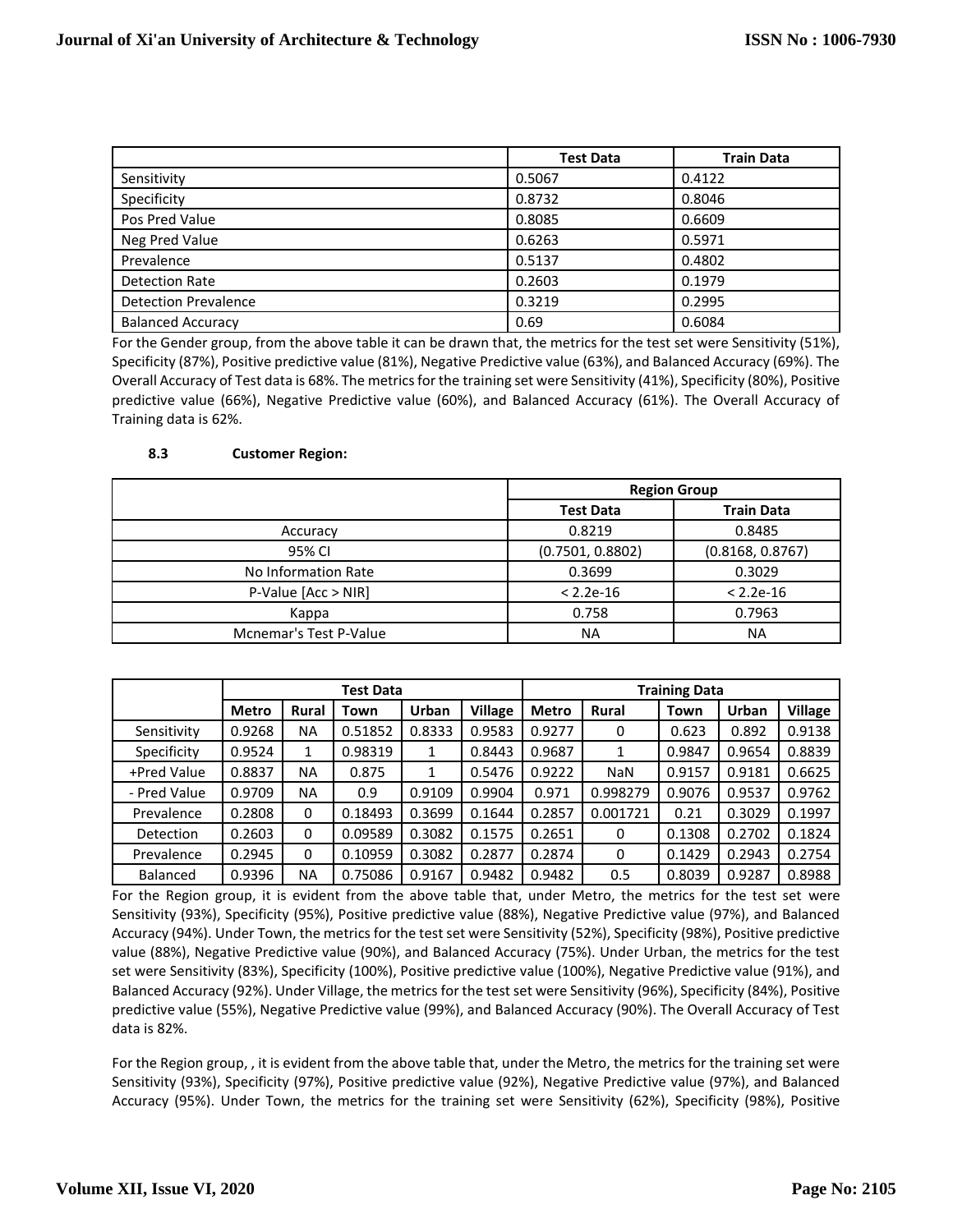predictive value (92%), Negative Predictive value (91%), and Balanced Accuracy (80%). Under Urban, the metrics for the training set were Sensitivity (89%), Specificity (97%), Positive predictive value (92%), Negative Predictive value (95%), and Balanced Accuracy (93%). Under Village, the metrics for the training set were Sensitivity (91%), Specificity (88%), Positive predictive value (66%), Negative Predictive value (98%), and Balanced Accuracy (90%). The Overall Accuracy of Training data is 85%.

#### **8.4 Customer Income Group:**

|                               | <b>Income Group</b> |                   |  |
|-------------------------------|---------------------|-------------------|--|
|                               | <b>Test Data</b>    | <b>Train Data</b> |  |
| Accuracy                      | 0.8699              | 0.8675            |  |
| 95% CI                        | (0.8043, 0.9198)    | (0.8372, 0.894)   |  |
| No Information Rate           | 0.3699              | 0.3391            |  |
| $P-Value$ [Acc > NIR]         | $<$ 2e-16           | $< 2e-16$         |  |
| Kappa                         | 0.8186              | 0.8191            |  |
| <b>Mcnemar's Test P-Value</b> | 0.2147              | 0.01274           |  |

|              | <b>Test Data</b> |                     |                     |                     | <b>Train Data</b> |                     |                     |                  |
|--------------|------------------|---------------------|---------------------|---------------------|-------------------|---------------------|---------------------|------------------|
|              | Above<br>60,000  | 30,000 to<br>40,000 | 40,000 to<br>60,000 | 60,000<br>to 80,000 | 60,000            | 30,000 to<br>40,000 | 40,000 to<br>60,000 | 60,000<br>80,000 |
| Sensitivity  | 0.9111           | 0.7826              | 0.875               | 0.8704              | 0.8477            | 0.8879              | 0.7941              | 0.92             |
| Specificity  | 0.9307           | 0.9675              | 0.9672              | 0.9565              | 0.9714            | 0.9536              | 0.9582              | 0.9409           |
| + Pred Value | 0.8542           | 0.8182              | 0.84                | 0.9216              | 0.9382            | 0.812               | 0.802               | 0.8703           |
| -Pred alue   | 0.9592           | 0.9597              | 0.9752              | 0.9263              | 0.9256            | 0.9741              | 0.9563              | 0.9646           |
| Prevalence   | 0.3082           | 0.1575              | 0.1644              | 0.3699              | 0.3391            | 0.1842              | 0.1756              | 0.3012           |
| Detection    | 0.2808           | 0.1233              | 0.1438              | 0.3219              | 0.2874            | 0.1635              | 0.1394              | 0.2771           |
| Prevalence   | 0.3288           | 0.1507              | 0.1712              | 0.3493              | 0.3064            | 0.2014              | 0.1738              | 0.3184           |
| Balanced     | 0.9209           | 0.875               | 0.9211              | 0.9134              | 0.9095            | 0.9207              | 0.8762              | 0.9304           |

Under Income group, it can be concluded from the above table that, for the income group (Above 80,000), the metrics for the test set were Sensitivity (91%), Specificity (93%), Positive predictive value (85%), Negative Predictive value (96%) and Balanced Accuracy (92%). For Income group (Bet 30,000 to 40,000) the metrics for the test set were Sensitivity (78%), Specificity (97%), Positive predictive value (82%), Negative Predictive value (96%), and Balanced Accuracy (88%). For Income group (Bet 40,000 to 60,000) the metrics for the test set were Sensitivity (88%), Specificity (97%), Positive predictive value (84%), Negative Predictive value (98%), and Balanced Accuracy (92%). For Income group (Bet 60,000 to 80,000) the metrics for the test set were Sensitivity (87%), Specificity (96%), Positive predictive value (92%), Negative Predictive value (93%), and Balanced Accuracy (91%).The Overall Accuracy of Test data is 87%.

Under Income group, can be concluded from the above table that, For Income group (Above 80,000), the metrics for the training set were Sensitivity (85%), Specificity (97%), Positive predictive value (94%), Negative Predictive value (93%), and Balanced Accuracy (91%). For Income group (Bet 30,000 to 40,000), the metrics for the training set were Sensitivity (89%), Specificity (95%), Positive predictive value (81%), Negative Predictive value (97%), and Balanced Accuracy (92%). For Income group (Bet 40,000 to 60,000), the metrics for the training set were Sensitivity (79%), Specificity (96%), Positive predictive value (80%), Negative Predictive value (96%), and Balanced Accuracy (88%). For Income group (Bet 60,000 to 80,000), the metrics for the training set were Sensitivity (92%), Specificity (94%), Positive predictive value (87%), Negative Predictive value (96%), and Balanced Accuracy (93%). The Overall Accuracy of Training data is 87%.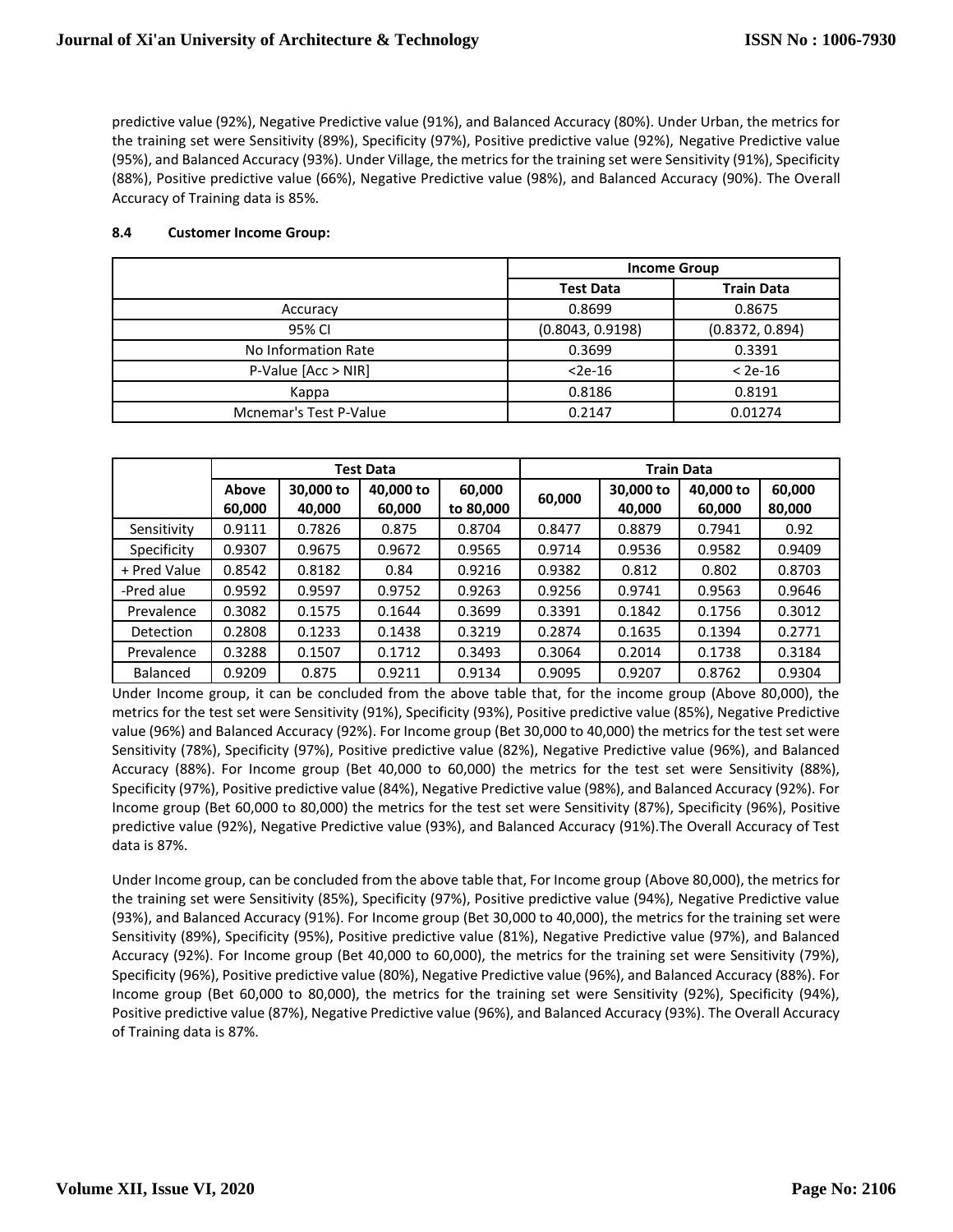|                        | <b>Income Group</b> |                   |  |  |  |
|------------------------|---------------------|-------------------|--|--|--|
|                        | <b>Test Data</b>    | <b>Train Data</b> |  |  |  |
| Accuracy               | 0.8699              | 0.8675            |  |  |  |
| 95% CI                 | (0.8043, 0.9198)    | (0.8372, 0.894)   |  |  |  |
| No Information Rate    | 0.3699              | 0.3391            |  |  |  |
| $P-Value$ [Acc > NIR]  | $<$ 2e-16           | $< 2e-16$         |  |  |  |
| Kappa                  | 0.8186              | 0.8191            |  |  |  |
| Mcnemar's Test P-Value | 0.2147              | 0.01274           |  |  |  |

#### **8.5 Customer Income Group:**

|             |                 |                      | <b>Test Data</b>    |                          | <b>Train Data</b> |                      |              |                          |
|-------------|-----------------|----------------------|---------------------|--------------------------|-------------------|----------------------|--------------|--------------------------|
|             | <b>Employed</b> | Home<br><b>Maker</b> | <b>Professional</b> | Self-<br><b>Employee</b> | <b>Employed</b>   | Home<br><b>Maker</b> | Professional | Self-<br><b>Employee</b> |
| Sensitivity | 0.45            | 0.81                 | 0.71                | 0.45                     | 0.52              | 0.9                  | 0.74         | 0.59                     |
| Specificity | 0.85            | 0.79                 | 0.84                | 0.94                     | 0.91              | 0.86                 | 0.83         | 0.93                     |
| + Pred      | 0.62            | 0.47                 | 0.59                | 0.71                     | 0.77              | 0.54                 | 0.6          | 0.71                     |
| - Pred alue | 0.74            | 0.95                 | 0.90                | 0.8                      | 0.78              | 0.97                 | 0.888        | 0.90                     |
| Prevalence  | 0.34            | 0.18                 | 0.23                | 0.2                      | 0.34              | 0.15                 | 0.29         | 0.20                     |
| Detection   | 0.15            | 0.15                 | 0.17                | 0.10                     | 0.18              | 0.13                 | 0.21         | 0.12                     |
| Prevalence  | 0.25            | 0.31                 | 0.28                | 0.14                     | 0.23              | 0.25                 | 0.33         | 0.17                     |
| Balanced    | 0.65            | 0.80                 | 0.78                | 0.70                     | 0.72              | 0.88                 | 0.78         | 0.76                     |

Under Income group, it can be concluded from the above table that, for the income group (Above 80,000), the metrics for the test set were Sensitivity (91%), Specificity (93%), Positive predictive value (85%), Negative Predictive value (96%) and Balanced Accuracy (92%). For Income group (Bet 30,000 to 40,000) the metrics for the test set were Sensitivity (78%), Specificity (97%), Positive predictive value (82%), Negative Predictive value (96%), and Balanced Accuracy (88%). For Income group (Bet 40,000 to 60,000) the metrics for the test set were Sensitivity (88%), Specificity (97%), Positive predictive value (84%), Negative Predictive value (98%), and Balanced Accuracy (92%). For Income group (Bet 60,000 to 80,000) the metrics for the test set were Sensitivity (87%), Specificity (96%), Positive predictive value (92%), Negative Predictive value (93%), and Balanced Accuracy (91%).The Overall Accuracy of Test data is 87%.

#### **8.6 Customer Occupation**

|                        | <b>Education</b> |                   |  |  |  |
|------------------------|------------------|-------------------|--|--|--|
|                        | <b>Test Data</b> | <b>Train Data</b> |  |  |  |
| Accuracy               | 0.7466           | 0.7748            |  |  |  |
| 95% CI                 | (0.668, 0.8149)  | (0.7383, 0.8079)  |  |  |  |
| No Information Rate    | 0.3151           | 0.2651            |  |  |  |
| P-Value [Acc > NIR]    | $< 2.2e-16$      | $< 2.2e-16$       |  |  |  |
| Kappa                  | 0.66             | 0.6999            |  |  |  |
| Mcnemar's Test P-Value | <b>NA</b>        | 2.82E-10          |  |  |  |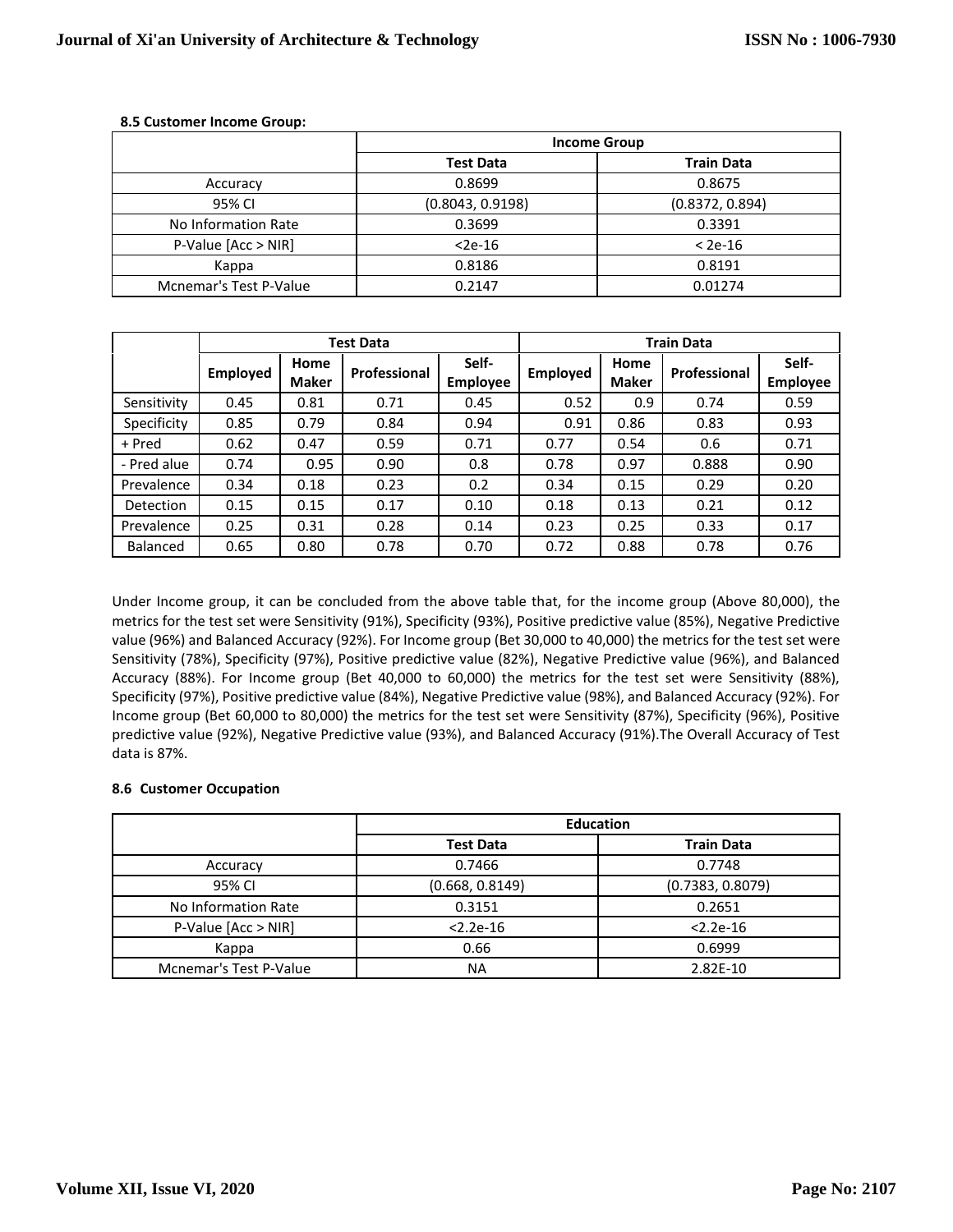|             |                 |                      | <b>Test Data</b>    |                          | <b>Train Data</b> |                      |              |                          |
|-------------|-----------------|----------------------|---------------------|--------------------------|-------------------|----------------------|--------------|--------------------------|
|             | <b>Employed</b> | Home<br><b>Maker</b> | <b>Professional</b> | Self-<br><b>Employee</b> | <b>Employed</b>   | Home<br><b>Maker</b> | Professional | Self-<br><b>Employee</b> |
| Sensitivity | 0.45            | 0.81                 | 0.71                | 0.454                    | 0.52              | 0.9                  | 0.7          | 0.59                     |
| Specificity | 0.85            | 0.79                 | 0.84                | 0.94                     | 0.91              | 0.86                 | 0.83         | 0.93                     |
| + Pred      | 0.62            | 0.47                 | 0.59                | 0.71                     | 0.77              | 0.54                 | 0.642        | 0.71                     |
| - Pred alue | 0.74            | 0.95                 | 0.90                | 0.8                      | 0.7               | 0.97                 | 0.88         | 0.90                     |
| Prevalence  | 0.34            | 0.184                | 0.23                | 0.2                      | 0.349             | 0.15                 | 0.29         | 0.20                     |
| Detection   | 0.15            | 0.15                 | 0.17                | 0.1                      | 0.18              | 0.13                 | 0.21         | 0.12                     |
| Prevalence  | 0.25            | 0.3                  | 0.28                | 0.14                     | 0.23              | 0.25                 | 0.33         | 0.17                     |
| Accuracy    | 0.65            | 0.80                 | 0.78                | 0.70                     | 0.72              | 0.88                 | 0.78         | 0.7                      |

Under the Occupation group, the above table delivers that, For Employment group (Employed), the metrics for the test set were Sensitivity (45%), Specificity (85%), Positive predictive value (62%), Negative Predictive value (74%), and Balanced Accuracy (65%). For Employment group (Home Maker), the metrics for the test set were Sensitivity (81%), Specificity (80%), Positive predictive value (48%), Negative Predictive value (95%), Balanced Accuracy (81%). For Employment group (Professional), the metrics for the test set were Sensitivity (71%), Specificity (85%), Positive predictive value (60%), Negative Predictive value (90%), and Balanced Accuracy (78%). For Employment group (Self Employed), the metrics for the test set were Sensitivity (45%), Specificity (95%), Positive predictive value (71%), Negative Predictive value (86%), Balanced Accuracy (70%).

Under the Occupation group, the above table delivers that, For Employment group (Employed), the metrics for the training set were Sensitivity (52%), Specificity (92%), Positive predictive value (77%), Negative Predictive value (78%), and Balanced Accuracy (72%). For Employment group (Home Maker),the metrics for the training set were Sensitivity (90%), Specificity (86%), Positive predictive value (55%), Negative Predictive value (98%) and Balanced Accuracy (88%). For Employment group (Professional),the metrics for the training set were Sensitivity (75%), Specificity (83%), Positive predictive value (64%), Negative Predictive value (89%), and Balanced Accuracy (79%). For Employment group (Self Employed), the metrics for the training set were Sensitivity (60%), Specificity (94%), Positive predictive value (71%), Negative Predictive value (90%), Balanced Accuracy (77%). The Overall Accuracy of Training data is 66%.

|                               | <b>Education</b> |                   |  |  |  |
|-------------------------------|------------------|-------------------|--|--|--|
|                               | <b>Test Data</b> | <b>Train Data</b> |  |  |  |
| Accuracy                      | 0.7466           | 0.7748            |  |  |  |
| 95% CI                        | (0.668, 0.8149)  | (0.7383, 0.8079)  |  |  |  |
| No Information Rate           | 0.3151           | 0.2651            |  |  |  |
| P-Value [Acc > NIR]           | $< 2.2e-16$      | $< 2.2e-16$       |  |  |  |
| Kappa                         | 0.66             | 0.6999            |  |  |  |
| <b>Mcnemar's Test P-Value</b> | NA               | 2.82E-10          |  |  |  |

|                  | Test Data         |              |             |        | <b>Train Data</b> |              |        |        |  |
|------------------|-------------------|--------------|-------------|--------|-------------------|--------------|--------|--------|--|
|                  | <b>Graduation</b> | <b>Inter</b> | other<br>PG |        | UG                | <b>Inter</b> | PG     | other  |  |
| Sensitivity      | 0.34375           | 0.6875       | 0.8696      | 1      | 0.39189           | 0.8254       | 0.8954 | 0.9805 |  |
| Specificity      | 0.90351           | 0.8246       | 0.97        | 0.9727 | 0.94226           | 0.8462       | 0.9533 | 0.9625 |  |
| + Pred lue       | 0.5               | 0.5238       | 0.9302      | 0.9231 | 0.6988            | 0.5977       | 0.8726 | 0.9042 |  |
| Pred alue        | 0.83065           | 0.9038       | 0.9417      | 1      | 0.81928           | 0.9459       | 0.9623 | 0.9928 |  |
| Prevalence       | 0.21918           | 0.2192       | 0.3151      | 0.2466 | 0.25473           | 0.2169       | 0.2633 | 0.2651 |  |
| <b>Detection</b> | 0.07534           | 0.1507       | 0.274       | 0.2466 | 0.09983           | 0.179        | 0.2358 | 0.2599 |  |
| Prevalence       | 0.15068           | 0.2877       | 0.2945      | 0.2671 | 0.14286           | 0.2995       | 0.2702 | 0.2874 |  |
| Accuracy         | 0.62363           | 0.756        | 0.9198      | 0.9864 | 0.66708           | 0.8358       | 0.9243 | 0.9715 |  |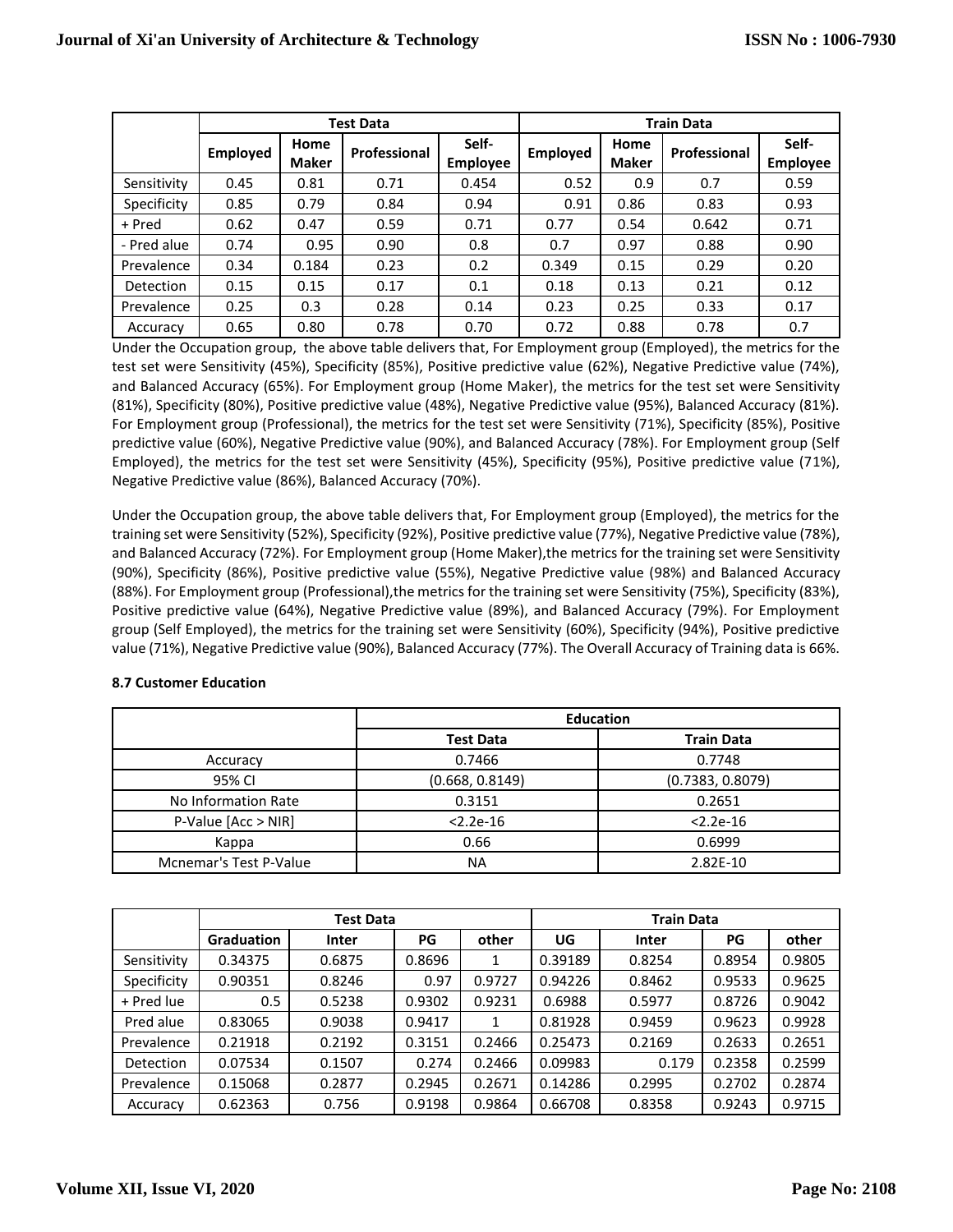Under the Education group, For Education group (Graduation), the metrics for the test set were Sensitivity (34%), Specificity (90%), Positive predictive value (50%), Negative Predictive value (83%) and Balanced Accuracy (62%). For Education group (Intermediate/10+2), the metrics for the test set were Sensitivity (69%), Specificity (82%), Positive predictive value (52%), Negative Predictive value (90%), Balanced Accuracy (76%). For Education group (Post Graduation), the metrics for the test set were Sensitivity (87%), Specificity (97%), Positive predictive value (93%), Negative Predictive value (94%) and Balanced Accuracy (92%). For Education group (Professional Degree), the metrics for the test set were Sensitivity (100%), Specificity (97%), Positive predictive value (92%), Negative Predictive value (100%) and Balanced Accuracy (99%). The Overall Accuracy of Test data is 75%.

Under the Education group,For Education group (Graduation), the metrics for the training set were Sensitivity (39%), Specificity (94%), Positive predictive value (70%), Negative Predictive value (82%) and Balanced Accuracy (67%). For Education group (Intermediate/10+2), the metrics for the training set were Sensitivity (83%), Specificity (85%), Positive predictive value (60%), Negative Predictive value (95%) and Balanced Accuracy (84%). For Education group (Post Graduation), the ), the metrics for the training set were Sensitivity (90%), Specificity (95%), Positive predictive value (87%), Negative Predictive value (96%) and Balanced Accuracy (92%). For Education group (Professional Degree), the metrics for the training set were Sensitivity (98%), Specificity (96%), Positive predictive value (90%), Negative Predictive value (99%) and Balanced Accuracy (97%).

|                        | <b>Age Group</b> |                   |  |  |  |
|------------------------|------------------|-------------------|--|--|--|
|                        | <b>Test Data</b> | <b>Train Data</b> |  |  |  |
| Accuracy               | 0.8699           | 0.8675            |  |  |  |
| 95% CI                 | (0.8043, 0.9198) | (0.8372, 0.894)   |  |  |  |
| No Information Rate    | 0.3699           | 0.3391            |  |  |  |
| P-Value [Acc > NIR]    | $2e-16$          | $< 2e-16$         |  |  |  |
| Kappa                  | 0.8186           | 0.8191            |  |  |  |
| Mcnemar's Test P-Value | 0.2147           | 0.01274           |  |  |  |

#### **8.8 Customer Age Group:**

|             | Test Data    |       |       |       | <b>Train Data</b> |       |         |         |                    |                    |
|-------------|--------------|-------|-------|-------|-------------------|-------|---------|---------|--------------------|--------------------|
|             | $26 -$<br>35 | 36-45 | 46-55 | $>56$ | $25$              | 26-35 | 36-45   | 46-55   | <b>Above</b><br>56 | <b>Below</b><br>25 |
| Sensitivity | 0.46         | 0.18  | 0.24  | 0.63  | 1                 | 0.48  | 0.29688 | 0.40426 | 0.688              | 0.88889            |
| Specificity | 0.88         | 0.85  | 0.99  | 0.91  | 0.62              | 0.92  | 0.87404 | 0.96818 | 0.9364             | 0.66783            |
| + Pred alue | 0.5          | 0.34  | 0.90  | 0.67  | 0.01              | 0.60  | 0.53774 | 0.80282 | 0.7478             | 0.0404             |
| - Pred alue | 0.875        | 0.71  | 0.77  | 0.89  | 1                 | 0.87  | 0.71579 | 0.83529 | 0.9163             | 0.99739            |
| Prevalence  | 0.19         | 0.29  | 0.28  | 0.22  | 0.07              | 0.19  | 0.33046 | 0.24269 | 0.2151             | 0.01549            |
| Detection   | 0.08         | 0.05  | 0.06  | 0.14  | 0.07              | 0.09  | 0.09811 | 0.09811 | 0.148              | 0.01377            |
| Prevalence  | 0.17         | 0.15  | 0.07  | 0.21  | 0.37              | 0.15  | 0.18244 | 0.1222  | 0.1979             | 0.34079            |
| Accuracy    | 0.67         | 0.52  | 0.61  | 0.76  | 0.81              | 0.70  | 0.58546 | 0.68622 | 0.8122             | 0.77836            |

Under the Age group, For Age group (26-35), the metrics for the test set were Sensitivity (46%), Specificity (89%), Positive predictive value (50%), Negative Predictive value (88%) and Balanced Accuracy (68%). For Age group (36- 45), the metrics for the test set were Sensitivity (19%), Specificity (85%), Positive predictive value (35%), Negative Predictive value (72%) and Balanced Accuracy (52%). For Age group (46-55), the metrics for the test set were Sensitivity (24%), Specificity (99%), Positive predictive value (91%), Negative Predictive value (77%), Balanced Accuracy (62%). For Age group (Above 56), the metrics for the test set were Sensitivity (64%), Specificity (91%), Positive predictive value (68%), Negative Predictive value (90%) and Balanced Accuracy (77%). For Age group (Below 25), the metrics for the test set were Sensitivity (100%), Specificity (63%), Positive predictive value (2%), Negative Predictive value (100%) and Balanced Accuracy (81%). The Overall Accuracy of Test data is 36%.